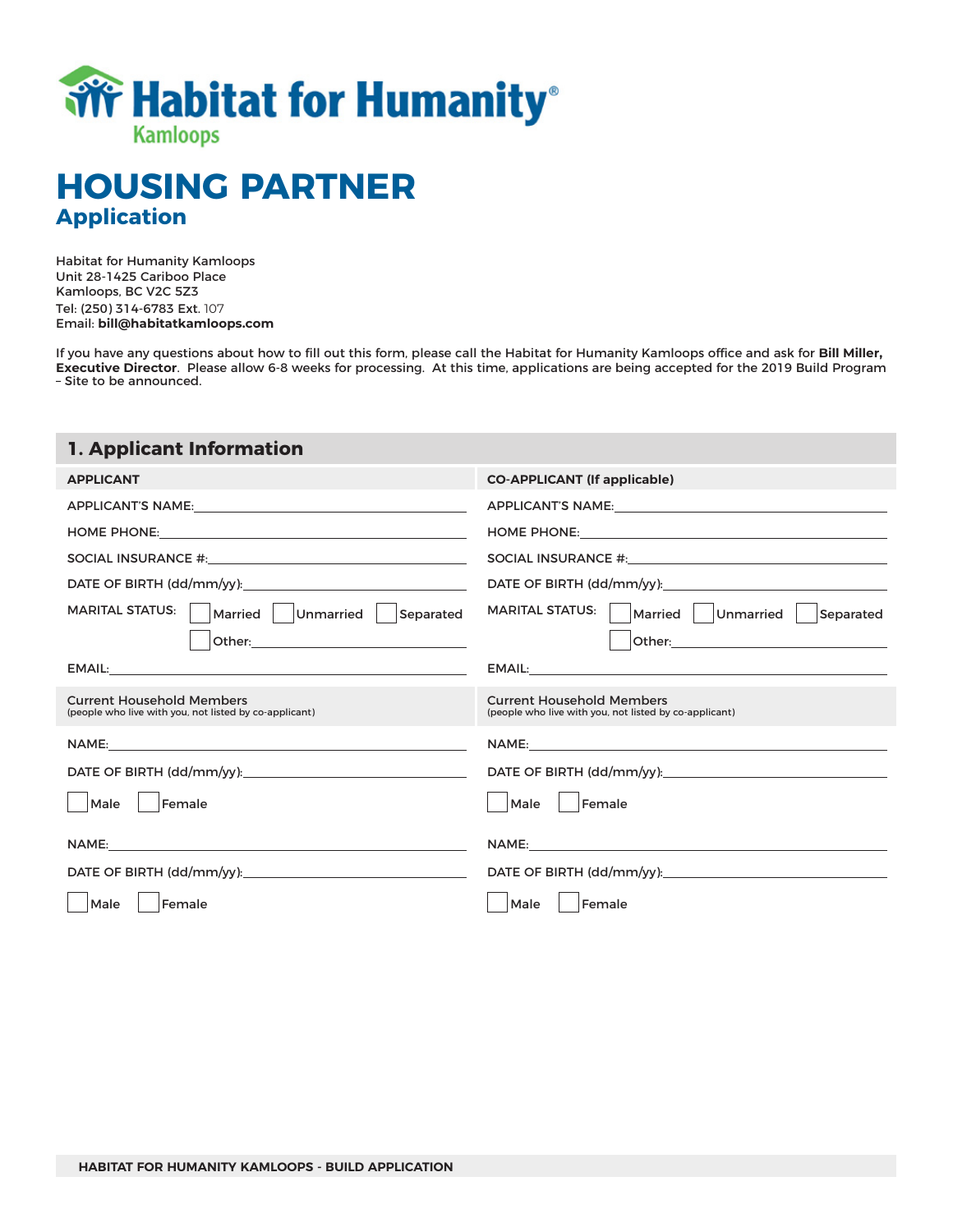| <b>PRESENT ADDRESS</b><br><b>PRESENT ADDRESS</b><br>Province & Postal: North Management Contract of the Contract of the Contract of the Contract of the Contract of the Contract of the Contract of the Contract of the Contract of the Contract of the Contract of the Contract o<br>Number of years at address: Number of years at address:<br>Number of years at address: Number of years at address:<br>IF LIVING AT PRESENT ADDRESS LESS THAN 3 YEARS. PLEASE<br>IF LIVING AT PRESENT ADDRESS LESS THAN 3 YEARS. PLEASE<br><b>COMPLETE THE FOLLOWING:</b><br><b>COMPLETE THE FOLLOWING:</b><br><b>PREVIOUS ADDRESS</b><br><b>PREVIOUS ADDRESS</b><br>Province & Postal: 2008 and 2008 and 2010 and 2010 and 2010 and 2010 and 2010 and 2010 and 2010 and 2010 and 20<br>Number of years at address:<br><u>Number of years at address:</u><br>Number of years at address: Number of years at address: |  |
|-----------------------------------------------------------------------------------------------------------------------------------------------------------------------------------------------------------------------------------------------------------------------------------------------------------------------------------------------------------------------------------------------------------------------------------------------------------------------------------------------------------------------------------------------------------------------------------------------------------------------------------------------------------------------------------------------------------------------------------------------------------------------------------------------------------------------------------------------------------------------------------------------------------|--|
|                                                                                                                                                                                                                                                                                                                                                                                                                                                                                                                                                                                                                                                                                                                                                                                                                                                                                                           |  |
|                                                                                                                                                                                                                                                                                                                                                                                                                                                                                                                                                                                                                                                                                                                                                                                                                                                                                                           |  |
|                                                                                                                                                                                                                                                                                                                                                                                                                                                                                                                                                                                                                                                                                                                                                                                                                                                                                                           |  |
|                                                                                                                                                                                                                                                                                                                                                                                                                                                                                                                                                                                                                                                                                                                                                                                                                                                                                                           |  |
| IF YOU OWN YOUR RESIDENCE:                                                                                                                                                                                                                                                                                                                                                                                                                                                                                                                                                                                                                                                                                                                                                                                                                                                                                |  |
| Unpaid Balance: \$ 1000 million and the state of the state of the state of the state of the state of the state of the state of the state of the state of the state of the state of the state of the state of the state of the s<br>Do you own any other real estate?<br>If yes, please describe including locations:<br>Yes<br>No                                                                                                                                                                                                                                                                                                                                                                                                                                                                                                                                                                         |  |
| Is there a mortgage on the real estate?<br>If Yes:<br>Monthly Payment: \$ Unpaid Balance: \$<br>Yes<br>No                                                                                                                                                                                                                                                                                                                                                                                                                                                                                                                                                                                                                                                                                                                                                                                                 |  |
| IF YOU RENT:                                                                                                                                                                                                                                                                                                                                                                                                                                                                                                                                                                                                                                                                                                                                                                                                                                                                                              |  |
| Monthly Payment: \$ Please supply a copy of your lease, recent rent receipt, or canceled rent cheque)<br>Please fill out the following information about your current landlord:                                                                                                                                                                                                                                                                                                                                                                                                                                                                                                                                                                                                                                                                                                                           |  |
| Address:                                                                                                                                                                                                                                                                                                                                                                                                                                                                                                                                                                                                                                                                                                                                                                                                                                                                                                  |  |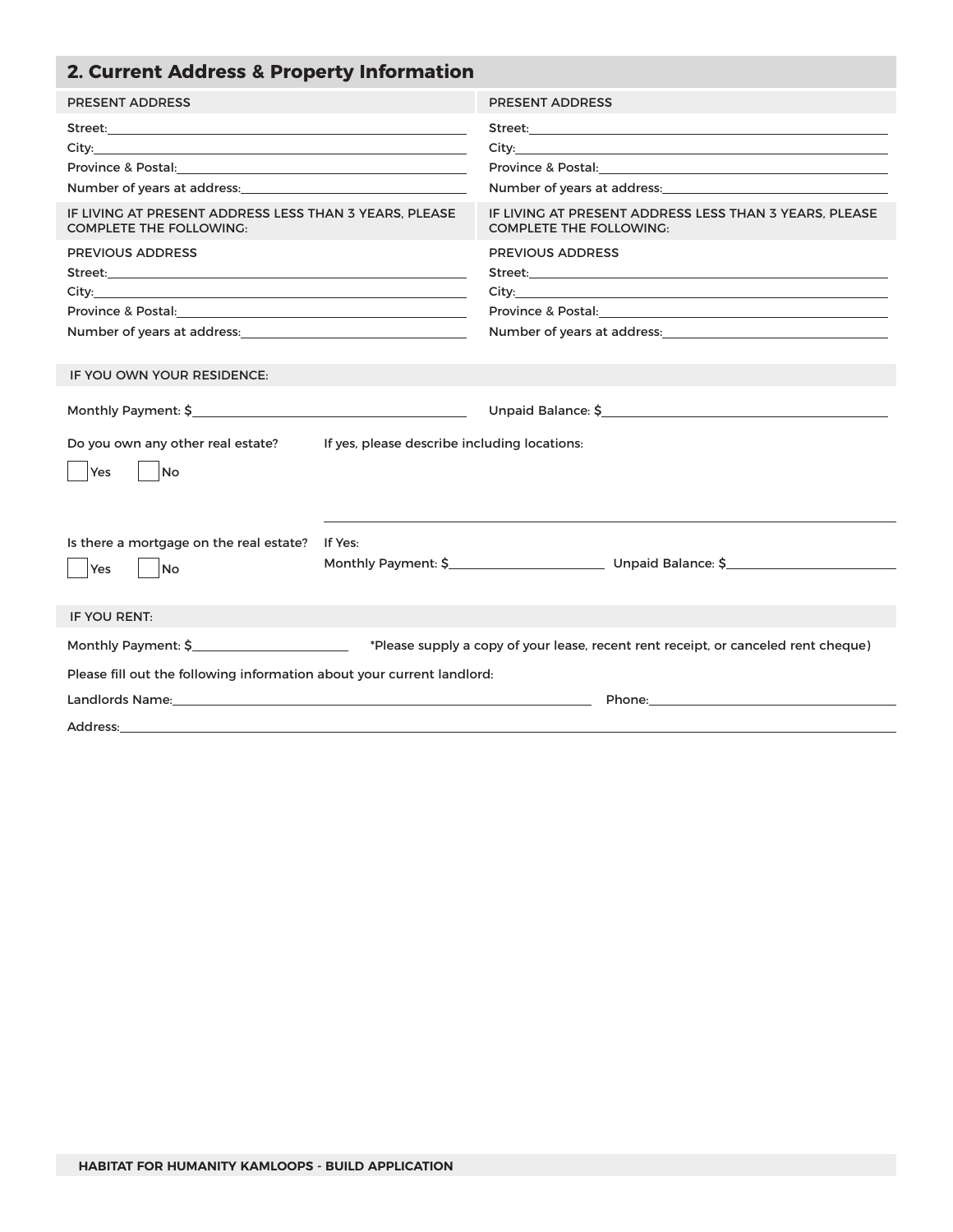| <b>3. Present Housing Conditions</b> |                                                                                                                                                   |  |  |
|--------------------------------------|---------------------------------------------------------------------------------------------------------------------------------------------------|--|--|
| How many bedrooms do you have now?   | Please check other rooms that you have in your home:<br>Kitchen   Bathroom   Living Room  <br>Dining Room<br>Basement<br>Other (please describe): |  |  |

In the space below, please describe the condition of the home you live in:

How is your current housing situation not meeting your needs?

Are there special needs that you would consider in choosing or building a house? (for example wheelchair accessibility, room for grandparents etc.)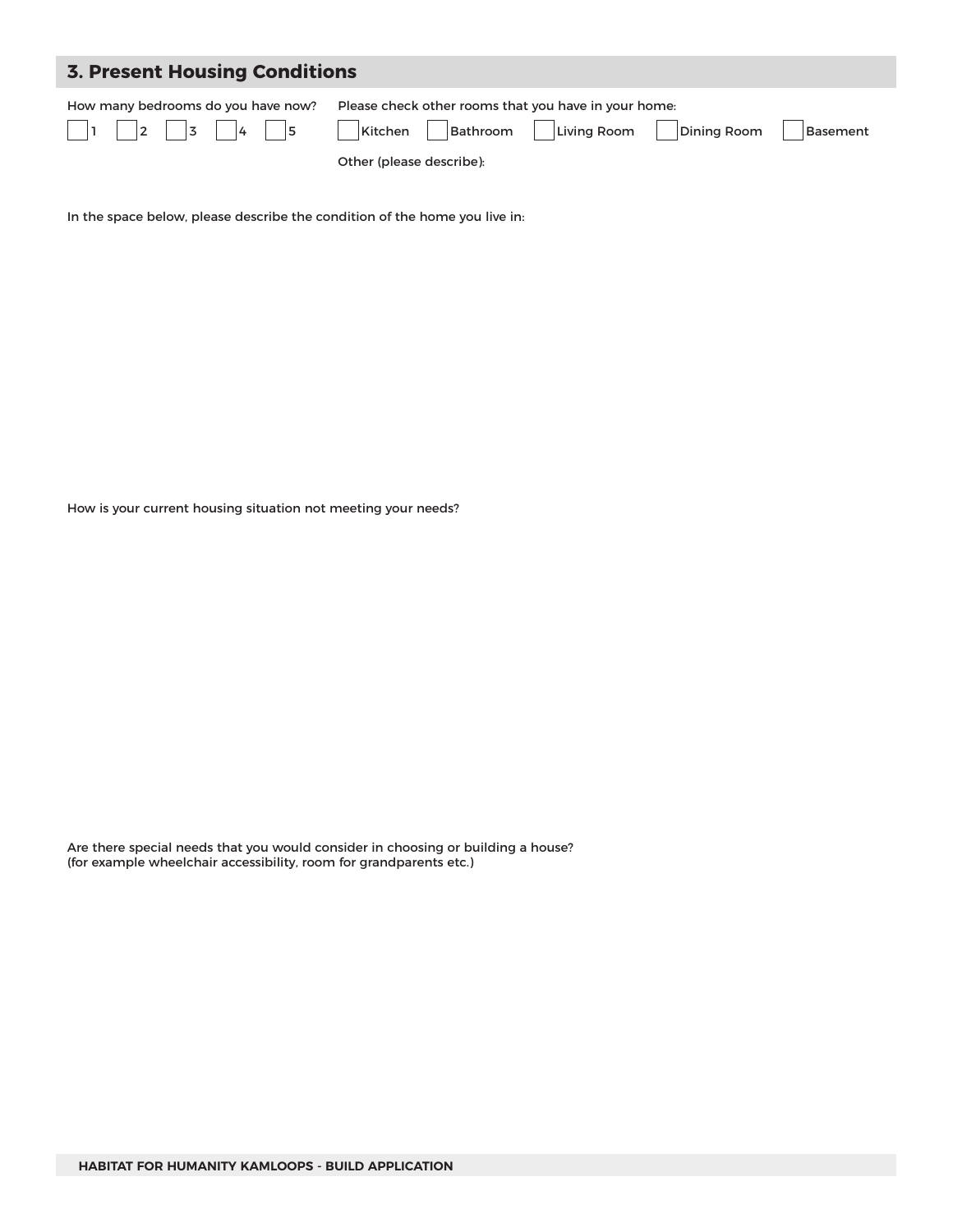# **4. Employment Information**

Please supply your work history for the past 3 years, and a copy of your most recent pay stub

| <b>APPLICANT</b>                                                                                              | <b>CO-APPLICANT</b>                                                                                                                                                                                                                  |
|---------------------------------------------------------------------------------------------------------------|--------------------------------------------------------------------------------------------------------------------------------------------------------------------------------------------------------------------------------------|
|                                                                                                               |                                                                                                                                                                                                                                      |
|                                                                                                               |                                                                                                                                                                                                                                      |
|                                                                                                               |                                                                                                                                                                                                                                      |
|                                                                                                               |                                                                                                                                                                                                                                      |
| Phone Number: 2008 - 2012 - 2022 - 2023 - 2023 - 2023 - 2024 - 2022 - 2023 - 2024 - 2022 - 2023 - 2023 - 2023 |                                                                                                                                                                                                                                      |
|                                                                                                               |                                                                                                                                                                                                                                      |
| Part Time hrs/wk:_________ Full Time hrs/wk:________                                                          | Part Time hrs/wk:_________ Full Time hrs/wk:________                                                                                                                                                                                 |
| Years on job: Vears on job:                                                                                   | Years on job: Vears on job:                                                                                                                                                                                                          |
| <b>APPLICANT</b>                                                                                              | <b>CO-APPLICANT</b>                                                                                                                                                                                                                  |
|                                                                                                               |                                                                                                                                                                                                                                      |
|                                                                                                               | Street: <u>Andreas and American and American and American and American and American and American and American and American and American and American and American and American and American and American and American and Americ</u> |
|                                                                                                               |                                                                                                                                                                                                                                      |
|                                                                                                               |                                                                                                                                                                                                                                      |
|                                                                                                               | Phone Number: 2008 2010 2020 2020 2020 2021 2021 2022 2021 2022 2021 2022 2022 2021 2022 2021 2022 2022 2022 20                                                                                                                      |
|                                                                                                               |                                                                                                                                                                                                                                      |
| Part Time hrs/wk:_________ Full Time hrs/wk:________                                                          | Part Time hrs/wk:_________ Full Time hrs/wk:_______                                                                                                                                                                                  |
|                                                                                                               |                                                                                                                                                                                                                                      |

For any other household member, over 18 years of age and not attending full-time school, with income please complete the section below.

| <b>HOUSEHOLD MEMBER</b>                                                                                                                                                                                                        | <b>HOUSEHOLD MEMBER</b>                                                                                         |
|--------------------------------------------------------------------------------------------------------------------------------------------------------------------------------------------------------------------------------|-----------------------------------------------------------------------------------------------------------------|
|                                                                                                                                                                                                                                | Name of Household Member: Name of Household Member:                                                             |
| Previous Employer: 1990 1991 1992 1994                                                                                                                                                                                         |                                                                                                                 |
|                                                                                                                                                                                                                                |                                                                                                                 |
|                                                                                                                                                                                                                                |                                                                                                                 |
|                                                                                                                                                                                                                                | Province & Postal Code: 2008 2008 2010 2010 2010 2010 2010 2011 2020 2021 2021 2022 2023 2024 2025 2026 2027 20 |
|                                                                                                                                                                                                                                |                                                                                                                 |
| Employment Position: Notified that the contract of the contract of the contract of the contract of the contract of the contract of the contract of the contract of the contract of the contract of the contract of the contrac | <b>Employment Position:</b> Employment Position:                                                                |
| Part Time hrs/wk: Full Time hrs/wk:                                                                                                                                                                                            | Part Time hrs/wk: Full Time hrs/wk:                                                                             |
| Years on job:_____________                                                                                                                                                                                                     | Years on job:_____________                                                                                      |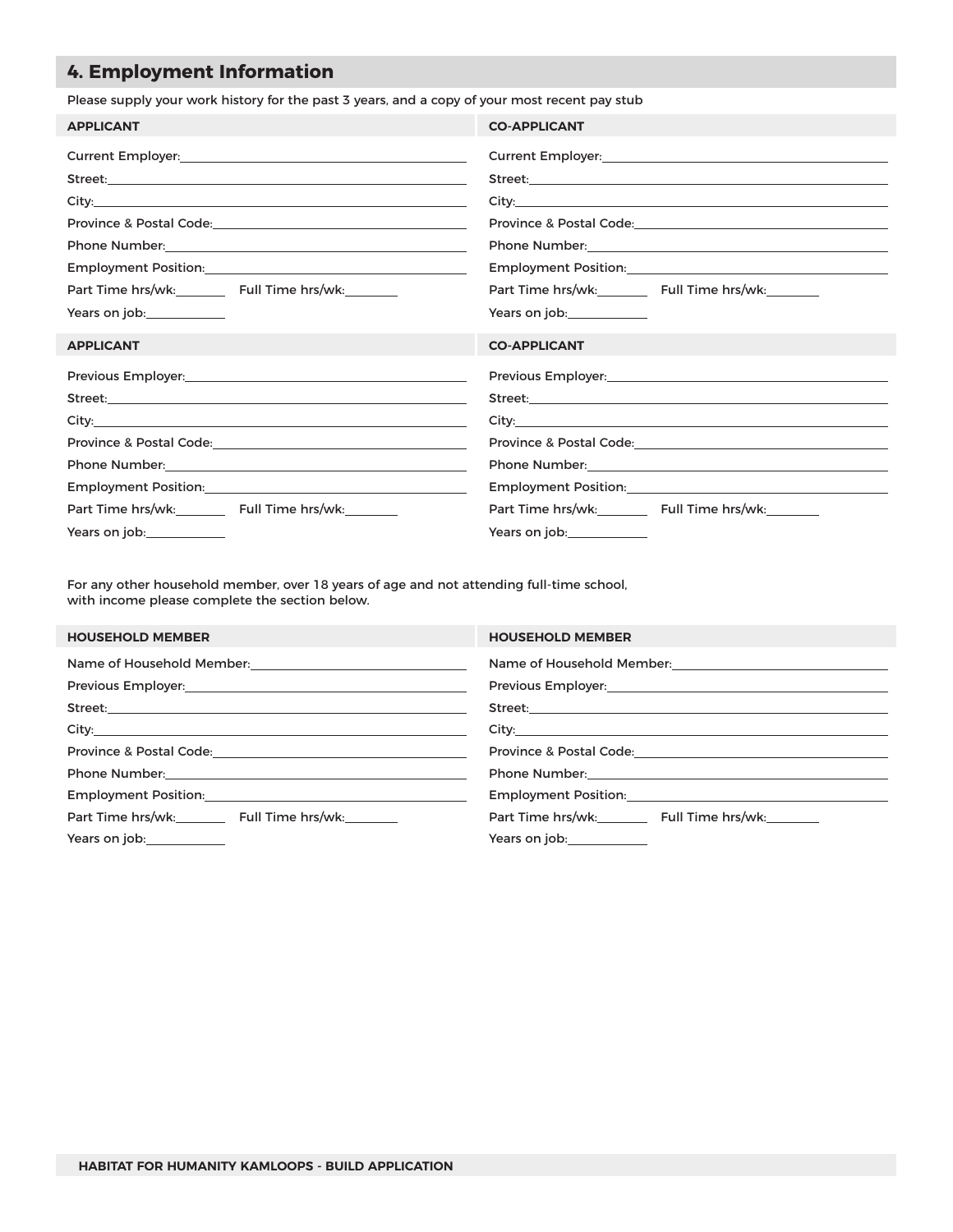# **5. Monthly Income & Totals**

Please fill out the table below with the total monthly income (before taxes) for each non-student, household member 18years & over. All blanks on this page must be completed. If the blank does not apply, please print N/A (not applicable)

| <b>MONTHLY INCOME</b>                                       | <b>APPLICANT</b> | <b>CO-APPLICANT</b> | <b>OTHER MEMBERS IN</b><br>HOUSEHOLD (18 & over) |
|-------------------------------------------------------------|------------------|---------------------|--------------------------------------------------|
| Monthly income before tax -<br>current job                  | \$               | \$                  | \$                                               |
| Monthly income before tax -<br>current job                  | \$               | \$                  | \$                                               |
| <b>Monthly Social Assistance</b><br>Monthly Income          | \$               | \$                  | \$                                               |
| Monthly Old Age Security                                    | \$               | \$                  | \$                                               |
| Monthly C.P.P.                                              | \$               | \$                  | \$                                               |
| <b>Monthly Pension</b>                                      | \$               | \$                  | \$                                               |
| <b>Monthly Disability Pension</b>                           | \$               | \$                  | \$                                               |
| Monthly Employment<br>Insurance                             | \$               | \$                  | \$                                               |
| Monthly Child Support                                       | \$               | \$                  | \$                                               |
| Monthly Child Tax Benefit                                   | \$               | \$                  | \$                                               |
| Monthly Childcare Supp.                                     | \$               | \$                  | \$                                               |
| <b>GST Rebate</b>                                           | \$               | \$                  | \$                                               |
| <b>Monthly Spousal Support</b>                              | \$               | \$                  | \$                                               |
| Other Income (attach written<br>explanation of this income) | \$               | \$                  | \$                                               |
| <b>Total Monthly Income</b>                                 | \$               | \$                  | \$                                               |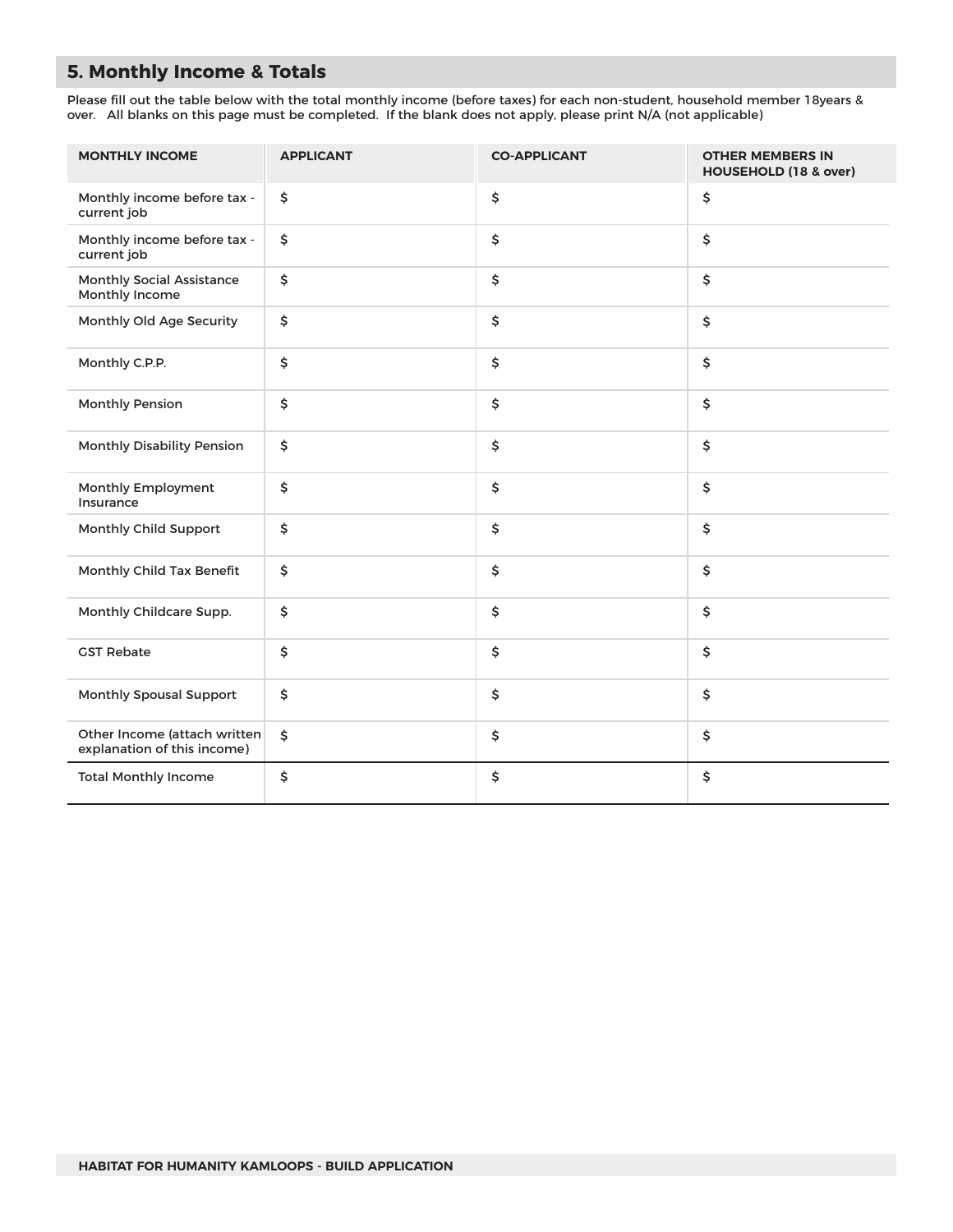# **6. Monthly Expenses & Totals**

Please fill out the table below with all of your monthly household expenses.

| <b>MONTHLY EXPENSES</b>                               | <b>APPLICANT</b> | <b>CO-APPLICANT</b> | <b>OTHER MEMBERS IN</b><br>HOUSEHOLD (18 & over) |
|-------------------------------------------------------|------------------|---------------------|--------------------------------------------------|
| Monthly Rent                                          | \$               | \$                  | \$                                               |
| Monthly Mortgage and Taxes<br>(if applicable)         | \$               | \$                  | \$                                               |
| <b>Monthly Heating</b>                                | \$               | \$                  | \$                                               |
| Monthly House Insurance                               | \$               | \$                  | \$                                               |
| <b>Monthly Utilities</b><br>(Telephone, Hydro, Cable) | \$               | \$                  | \$                                               |
| <b>Other Monthly Insurance</b><br>(Life, Car etc)     | \$               | \$                  | \$                                               |
| <b>Child Care</b>                                     | \$               | \$                  | \$                                               |
| Monthly Credit Card<br>Payments                       | \$               | \$                  | \$                                               |
| Monthly Personal Loan<br>Payment                      | \$               | \$                  | \$                                               |
| Monthly Student Loan<br>Payment                       | \$               | \$                  | \$                                               |
| <b>Monthly Car Payments</b>                           | \$               | \$                  | \$                                               |
| Monthly Spousal/Child<br><b>Support Payments</b>      | \$               | \$                  | \$                                               |
| Other                                                 | \$               | \$                  | \$                                               |
| <b>Total Monthly Payments</b>                         | \$               | \$                  | \$                                               |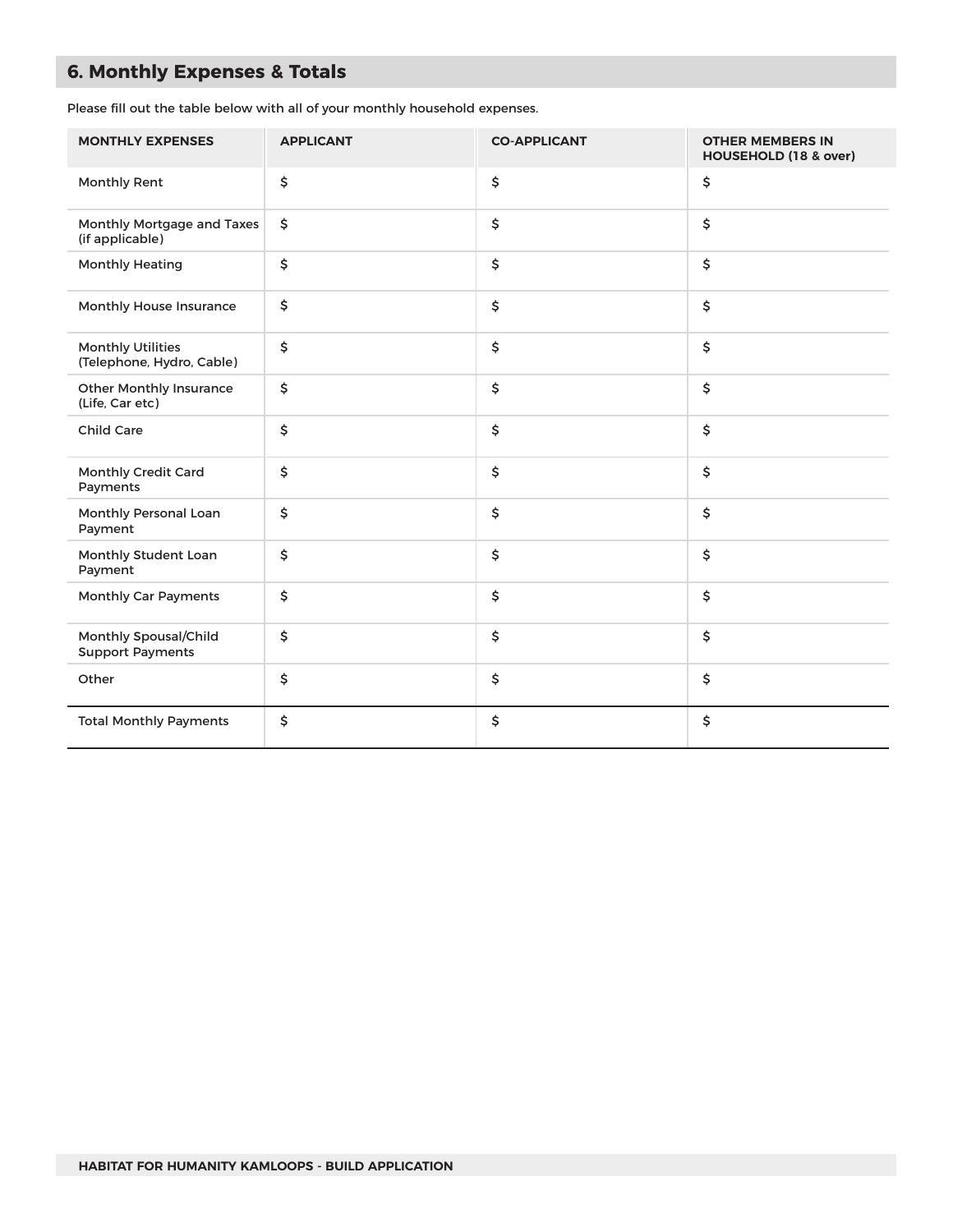# **7. Assets**

List All Chequing, Savings, Investment Accounts, RRSP etc. Please attach a separate sheet for additional accounts.

| <b>APPLICANT</b>                                                                                                                                                                                                               | <b>CO-APPLICANT</b>                                                                                           |
|--------------------------------------------------------------------------------------------------------------------------------------------------------------------------------------------------------------------------------|---------------------------------------------------------------------------------------------------------------|
|                                                                                                                                                                                                                                |                                                                                                               |
| Street: with a street of the street of the street of the street of the street of the street of the street of the street of the street of the street of the street of the street of the street of the street of the street of t |                                                                                                               |
|                                                                                                                                                                                                                                |                                                                                                               |
|                                                                                                                                                                                                                                |                                                                                                               |
|                                                                                                                                                                                                                                |                                                                                                               |
| <b>Account Type:</b>                                                                                                                                                                                                           | Account Type:                                                                                                 |
| Savings   RRSP  <br>Chequing<br><b>CIC   MUTUAL FUND</b>                                                                                                                                                                       | Chequing  <br>Savings   RRSP  <br>$ $ GIC $ $<br><b>MUTUAL FUND</b>                                           |
| Other:<br><u> 1980 - Johann Barbara, martxa alemaniar arg</u>                                                                                                                                                                  |                                                                                                               |
|                                                                                                                                                                                                                                |                                                                                                               |
|                                                                                                                                                                                                                                |                                                                                                               |
| Other RRSP, RESP, Investments:                                                                                                                                                                                                 | Other RRSP, RESP, Investments:                                                                                |
| Do you own a vehicle?<br>Yes<br>No                                                                                                                                                                                             | Do you own a vehicle?<br>Yes<br>No                                                                            |
| If yes, please include details:                                                                                                                                                                                                | If yes, please include details:                                                                               |
|                                                                                                                                                                                                                                |                                                                                                               |
| Car #2 Make & Year: New York 2014 19:00 19:00 19:00 19:00 19:00 19:00 19:00 19:00 19:00 19:00 19:00 19:00 19:0                                                                                                                 | Car #2 Make & Year: National Care and Care and Care and Care and Care and Care and Care and Care and Care and |
| Other (travel trailer, skidoo, etc):                                                                                                                                                                                           | Other (travel trailer, skidoo, etc):                                                                          |
|                                                                                                                                                                                                                                |                                                                                                               |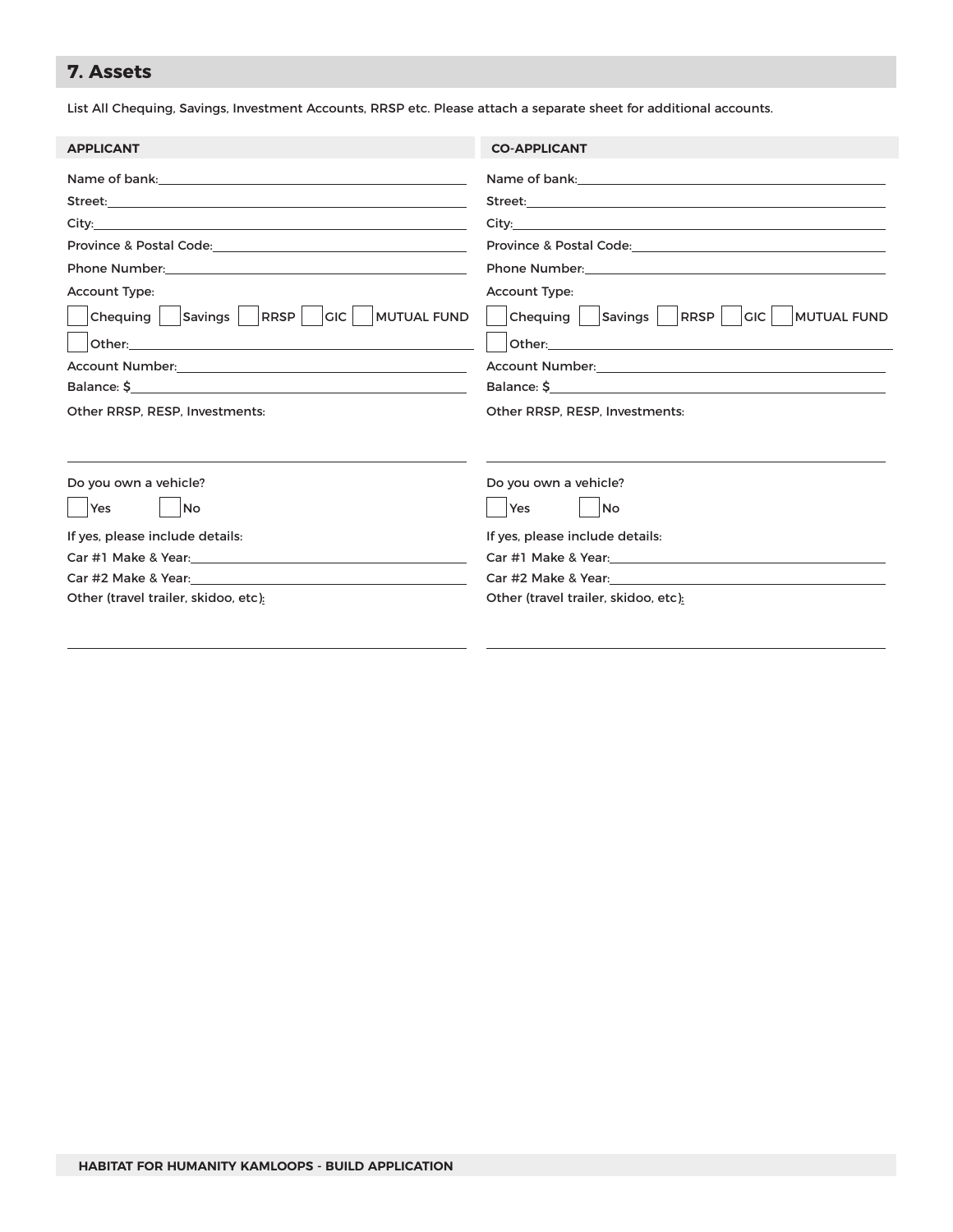### **8. Longterm Debt**

Please include all loans, credit cards, lines of credit, and debts owing. If you need more space, please attach a separate sheet

| <b>APPLICANT</b>                            |                                                                                                                                                                                                                                | <b>CO-APPLICANT</b> |                                             |
|---------------------------------------------|--------------------------------------------------------------------------------------------------------------------------------------------------------------------------------------------------------------------------------|---------------------|---------------------------------------------|
|                                             |                                                                                                                                                                                                                                |                     |                                             |
|                                             |                                                                                                                                                                                                                                |                     |                                             |
|                                             |                                                                                                                                                                                                                                |                     |                                             |
|                                             | Months left to pay: Notified that the same state of the state of the state of the state of the state of the state of the state of the state of the state of the state of the state of the state of the state of the state of t |                     |                                             |
|                                             |                                                                                                                                                                                                                                |                     |                                             |
|                                             |                                                                                                                                                                                                                                |                     |                                             |
|                                             |                                                                                                                                                                                                                                |                     |                                             |
|                                             |                                                                                                                                                                                                                                |                     |                                             |
|                                             |                                                                                                                                                                                                                                |                     |                                             |
|                                             |                                                                                                                                                                                                                                |                     |                                             |
|                                             |                                                                                                                                                                                                                                |                     |                                             |
|                                             |                                                                                                                                                                                                                                |                     |                                             |
| Other (personal loans, student loans, etc): |                                                                                                                                                                                                                                |                     | Other (personal loans, student loans, etc): |
|                                             | Total Balance owing on Debt from all sources: (please add above balances)                                                                                                                                                      |                     |                                             |

 $TOTAL = $$ 

### **9. Willingness to Partner**

To be considered for a Habitat home, you and your family must be willing to complete a minimum of 500 hours of volunteer service to Habitat for Humanity Kamloops prior to moving into your home. Your help in building your home and the homes of others is called "Sweat Equity", and may include helping with construction, working in the office, the ReStore, or other approved activities. This is voluntary service that has no monetary compensation to you or any member of your family.

#### **I AM WILLING TO COMPLETE THE REQUIRED SWEAT EQUITY HOURS**

 $Yes$   $No$ 

Applicant: Co-Applicant: Co-Applicant: Co-Applicant: Co-Applicant: Co-Applicant: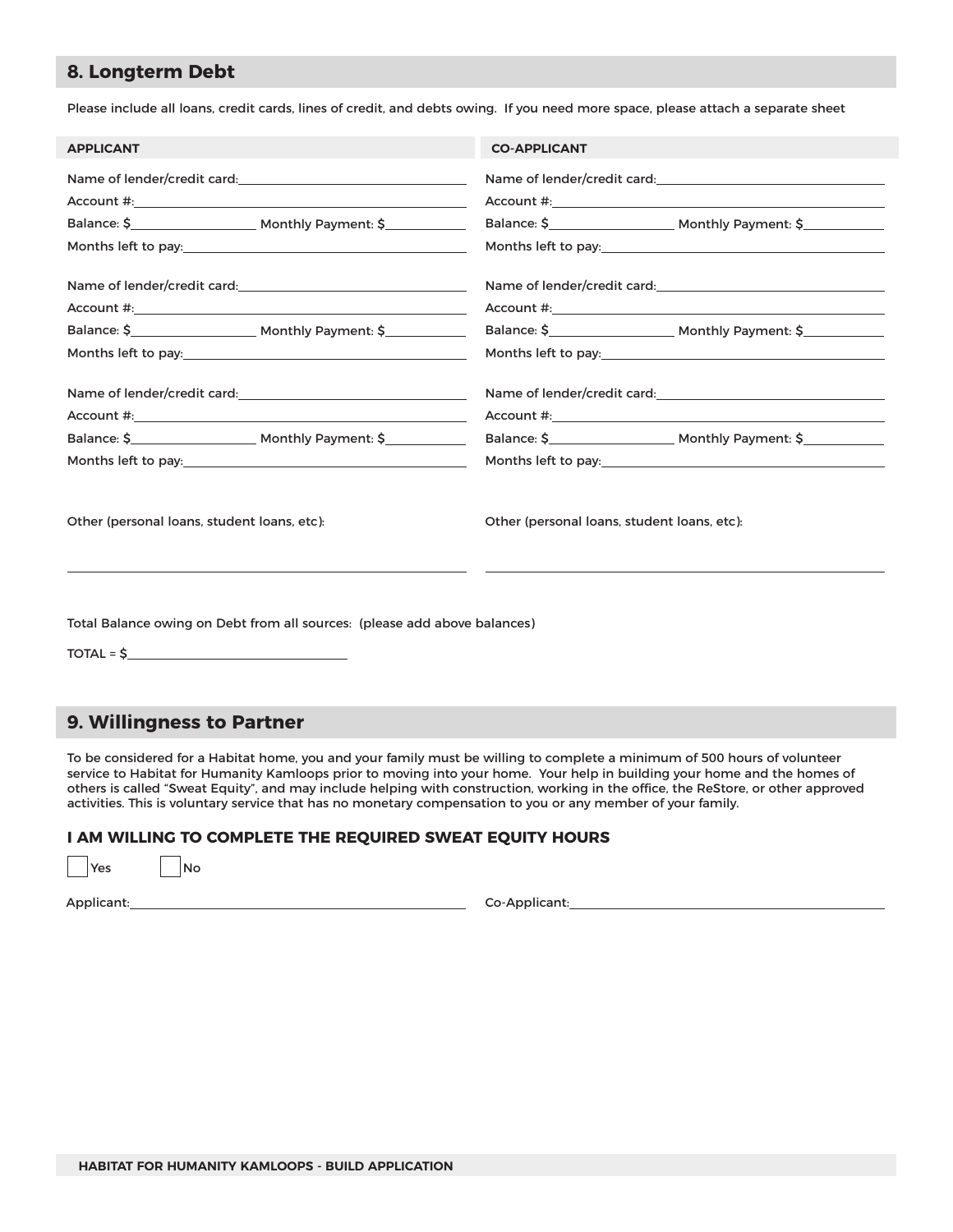### **10. Declarations**

Answering "yes" to these questions does not disqualify you. If you answered yes, please explain on a separate sheet of paper and attach it to this application. Please check the Answers to the Following Questions:

|                                                                                                                                                                                 | <b>APPLICANT</b> |    | <b>CO-APPLICANT</b> |    |
|---------------------------------------------------------------------------------------------------------------------------------------------------------------------------------|------------------|----|---------------------|----|
| 1. Do you have any debt because of a<br>court decision against you?                                                                                                             | Yes              | No | Yes                 | No |
| 2. Are you currently involved in a lawsuit?                                                                                                                                     | Yes              | No | Yes                 | No |
| 3. If you have declared bankruptcy, have<br>you been discharged from bankruptcy<br>within the past 3 years?<br>(if yes please include the date of release<br>and documentation) | Yes              | No | Yes                 | No |
| 4. Are you a Canadian citizen or a<br>permanent resident of Kamloops for one<br>year?                                                                                           | Yes              | No | Yes                 | No |

### **11. References**

Please list three people who have known you personally for at least 2 years but are not related to you. Please notify references before using their name.

| <b>NAME</b> | <b>ADDRESS</b> | <b>PHONE</b> | <b>RELATIONSHIP</b> |
|-------------|----------------|--------------|---------------------|
|             |                |              |                     |
|             |                |              |                     |
|             |                |              |                     |

### **12. Authorization & Release**

#### **The undersigned declare(s) that the statements made in this application are true and correct.**

I/we, the applicant(s), consent to any inquiries by Habitat for Humanity Kamloops deemed necessary to reach a decision on this application, including contacting references. I/we consent to the disclosure at any time of any credit information about me/us by any credit reporting agency or by anyone with whom we have financial relations.

I/we understand the Habitat for Humanity Kamloops is using this information to assess my qualifications for a Habitat home and that the evaluation may also include personal visits, credit checks, financial review with budget analysis, and employment verification.

I/we further certify that I/we have answered all the questions truthfully and to the best of my/our knowledge. We understand that if we have not answered the questions truthfully, this application may be denied, and that even if we have already been selected to receive a Habitat home, I may be disqualified from the program.

| Applicant Signature: | Co-Applicant Signature: |
|----------------------|-------------------------|
| Date:                | Date:                   |
| Print Name:          | <b>Print Name:</b>      |

**PLEASE USE THE FOLLOWING SHEET TO ENSURE THAT YOU PROVIDE ALL SUPPORTING DOCUMENTATION.**